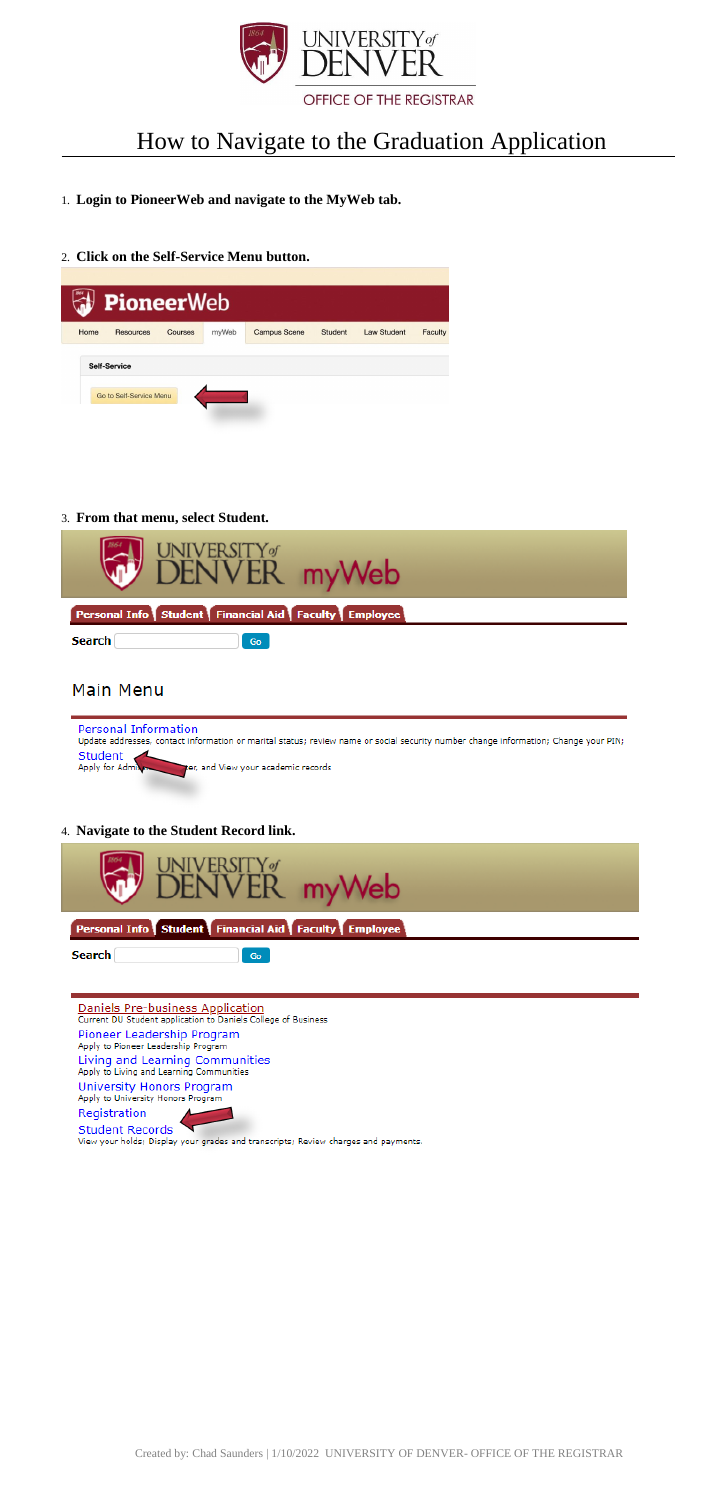#### **Click Apply to Graduate.** 5.



# **Student Records**



Select a term to determine the curriculum for your graduation application. \*PLEASE NOTE: 6. THIS TERM SHOULD BE ENTERED AS THE CURRENT ACADEMIC TERM. YOU WILL BE ASKED TO ENTER YOUR GRADUATION TERM ON A LATER SCREEN.\* Click submit.



Read the information provided on the screen. If your curriculum is available, click on the radio 7. button. If your curriculum is not available, please see the provided instructions or visit your advisor for assistance. Click continue.



| Personal Info Student Financial Aid Faculty Employee |  |
|------------------------------------------------------|--|
|                                                      |  |

**Search** 

## **Curriculum Selection**

#### PLEASE READ BEFORE PROCEEDING!

Select one curriculum for this graduation application. If your curriculum is not available for selection, you either are not eligible to apply at this time or<br>have already submitted an application. To view an existing appl prior to applying to graduate.

Students applying for multiple degrees must submit a separate application for each degree. Upon submission of the first application, return to "Student<br>Records" and repeat the process for your second degree.

## Undergraduate Students

undergraduate students receiving one degree with multiple majors (ex. BA-History and BA-Chemistry), should only apply once even though each<br>curriculum is shown separately. Please direct all graduation application questions departmental adviser.

### **Graduate Students**

Graciation and production for graduation only if you believe you will complete all degree requirements by the appropriate graduation deadlines.<br>Graduation delay fees may apply for students who submit an application and do

Graduate students should direct all graduation application questions, including those related to eligibility and curriculum changes to Graduate Studies at



Created by: Chad Saunders | 1/10/2022 UNIVERSITY OF DENVER- OFFICE OF THE REGISTRAR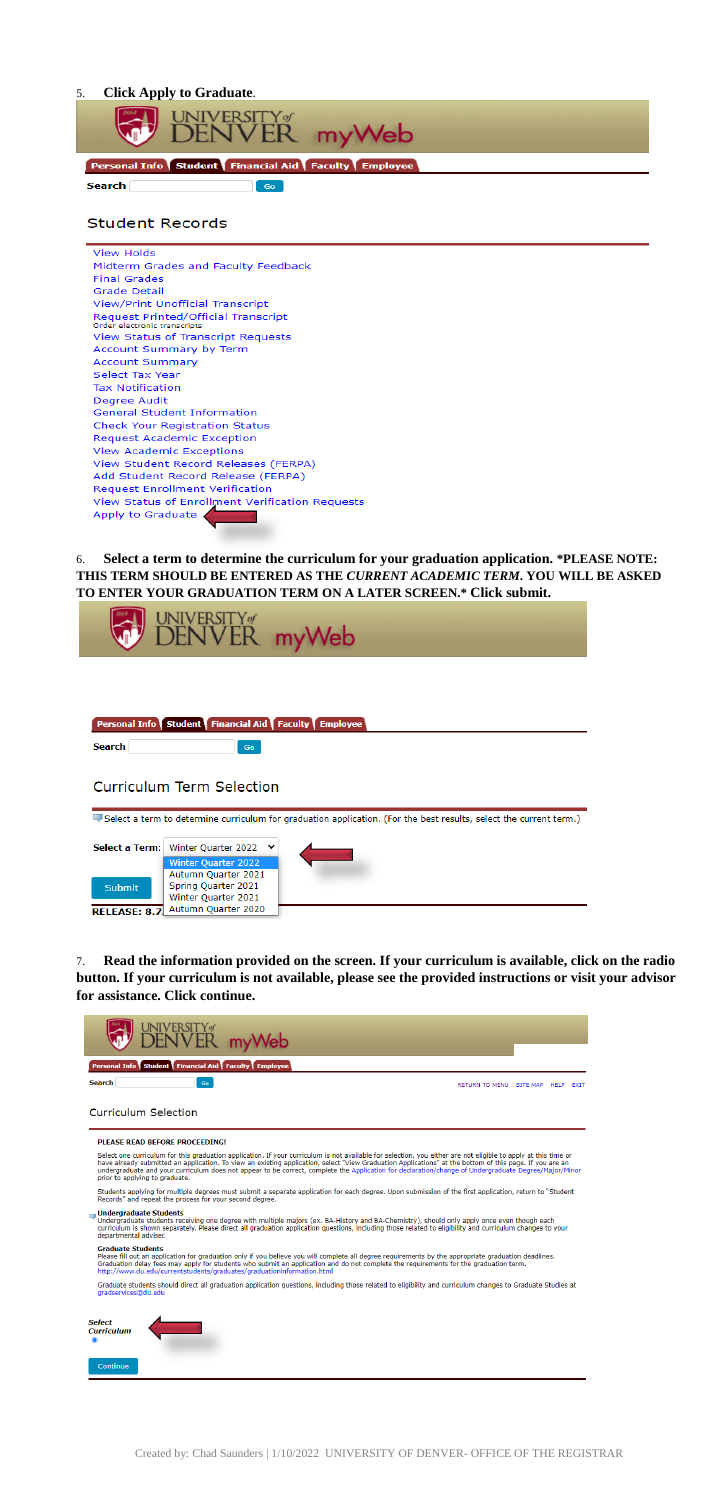Created by: Chad Saunders | 1/10/2022 UNIVERSITY OF DENVER- OFFICE OF THE REGISTRAR

8. **Enter the future term associated with your graduation date. Click continue.**

|                                                      | UNIVERSITY <sub>®</sub><br>DENVER myWeb                                                                                                                                        |  |  |  |  |
|------------------------------------------------------|--------------------------------------------------------------------------------------------------------------------------------------------------------------------------------|--|--|--|--|
| Personal Info Student Financial Aid Faculty Employee |                                                                                                                                                                                |  |  |  |  |
| <b>Search</b>                                        | Go                                                                                                                                                                             |  |  |  |  |
|                                                      | <b>Graduation Date Selection</b>                                                                                                                                               |  |  |  |  |
| * indicates required field                           |                                                                                                                                                                                |  |  |  |  |
| <b>Curriculum</b>                                    |                                                                                                                                                                                |  |  |  |  |
| <b>Select Graduation Date</b>                        |                                                                                                                                                                                |  |  |  |  |
| <b>Graduation Date:</b>                              | None                                                                                                                                                                           |  |  |  |  |
| Continue                                             | None<br>Term: Spring Quarter 2022<br>Term: Summer Quarter 2022<br>Term: Autumn Quarter 2022<br>Term: Winter Quarter 2023<br>[ View Transcript   View Graduation Applications ] |  |  |  |  |

9. **Enter your decision to attend a ceremony. Click continue. If you are applying for a certificate, skip this step.**

|                                                                                                                                                      | <b>DENVERSITY</b> my Web |                    |             |  |
|------------------------------------------------------------------------------------------------------------------------------------------------------|--------------------------|--------------------|-------------|--|
| Personal Info Student Financial Aid Faculty Employee                                                                                                 |                          |                    |             |  |
| Search                                                                                                                                               | Go                       |                    |             |  |
| <b>Graduation Ceremony Selection</b><br>Please indicate if you plan to attend the ceremony. If you are applying for a certificate skip this section. |                          |                    |             |  |
| <b>Select Ceremony Attendance</b>                                                                                                                    |                          |                    |             |  |
| <b>Attend Ceremony:</b>                                                                                                                              | $\circ$ Yes              | $\circ$ No $\circ$ | O Undecided |  |
| Continue                                                                                                                                             |                          |                    |             |  |

10. **Use the menu to select the name that you would like printed on your diploma. Click continue.**

| DENVER myWeb                                         |                                   |  |  |
|------------------------------------------------------|-----------------------------------|--|--|
| Personal Info Student Financial Aid Faculty Employee |                                   |  |  |
| Search<br>Go                                         | RETURN TO MENU SITE MAP HELP EXIT |  |  |

Diploma Name Selection

\* indicates required field

**Name** 

Name: Chad Everett Saunders

**Current Diploma Name:** 

Select a Name for your Diploma

One of your Names:\*

Continue



Enter the name to be printed on your diploma. Use "One of your Names" to select or change the name to be printed on your diploma. If a current diploma and was readed by selecting "Current Name."